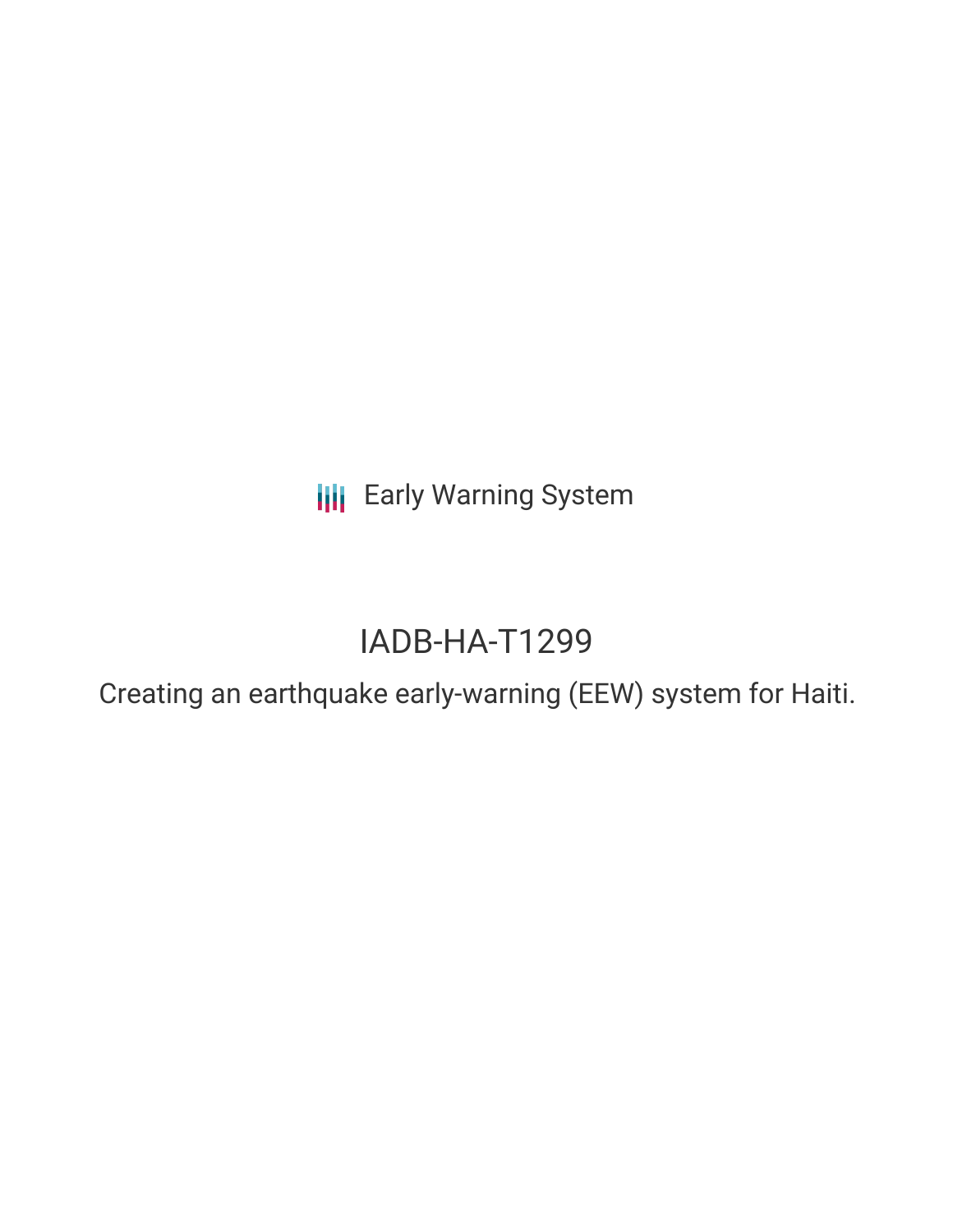

# **Quick Facts**

| <b>Countries</b>               | Haiti                                          |
|--------------------------------|------------------------------------------------|
| <b>Financial Institutions</b>  | Inter-American Development Bank (IADB)         |
| <b>Status</b>                  | Active                                         |
| <b>Bank Risk Rating</b>        | U                                              |
| <b>Voting Date</b>             | 2022-02-11                                     |
| <b>Borrower</b>                | Government of Haiti                            |
| <b>Sectors</b>                 | Climate and Environment, Technical Cooperation |
| <b>Investment Type(s)</b>      | <b>Advisory Services</b>                       |
| <b>Investment Amount (USD)</b> | $$0.14$ million                                |
| <b>Project Cost (USD)</b>      | $$0.19$ million                                |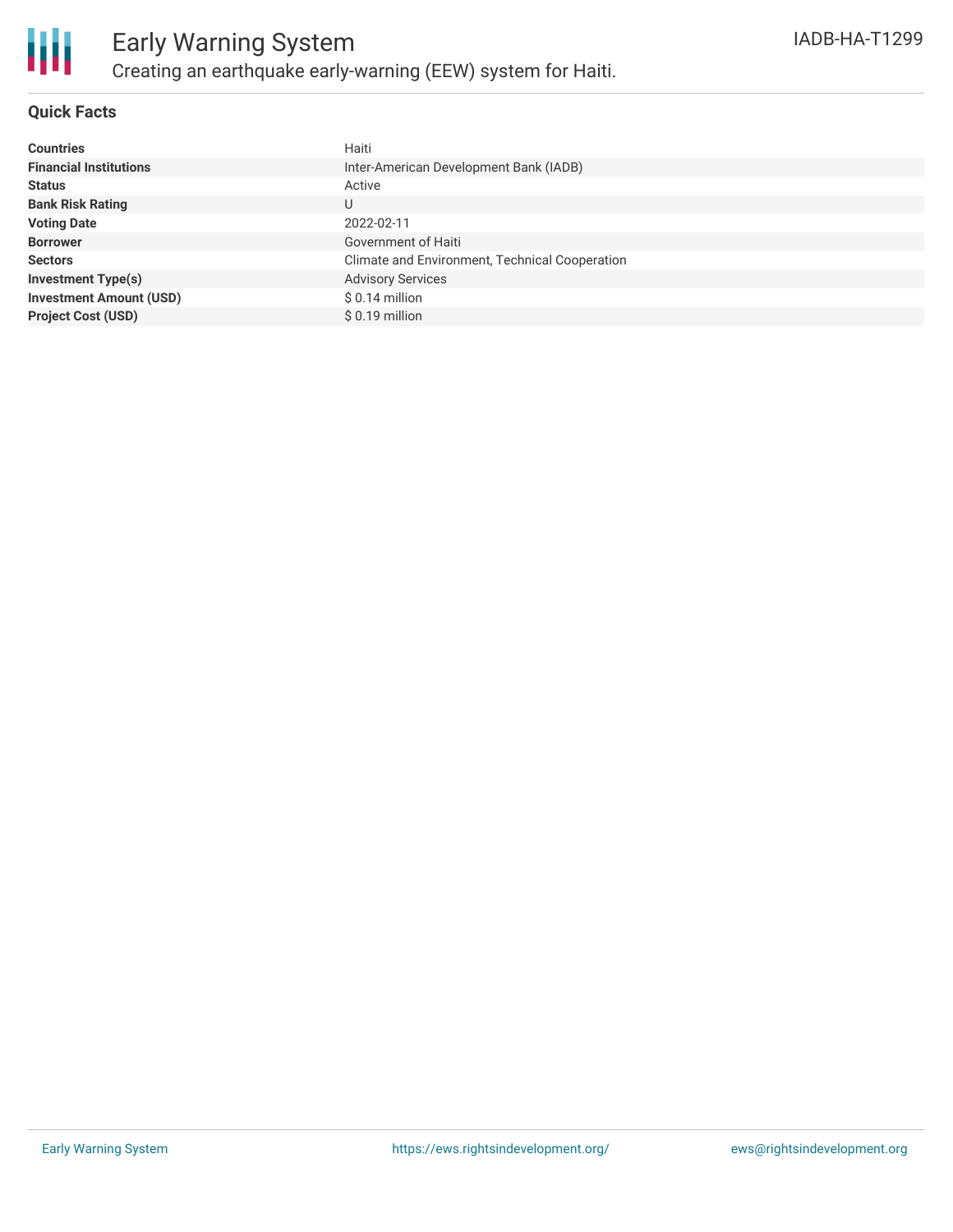

## **Project Description**

Aside from structural refitting, Earthquake Early-Warning systems (EEWs) are the principal method for mitigating loss of life and injury from earthquakes. EEWs provide rapid detection of earthquakes and alerting of people and infrastructure at risk. To limit the impact of future earthquakes, we aim to establish and test the feasibility of a lightweight low-cost EEW system in south Haiti. The EEW system would detect early stages of an earthquake, issue alerts, and provide critical time for users to seek cover or exit a building before the shaking arrives.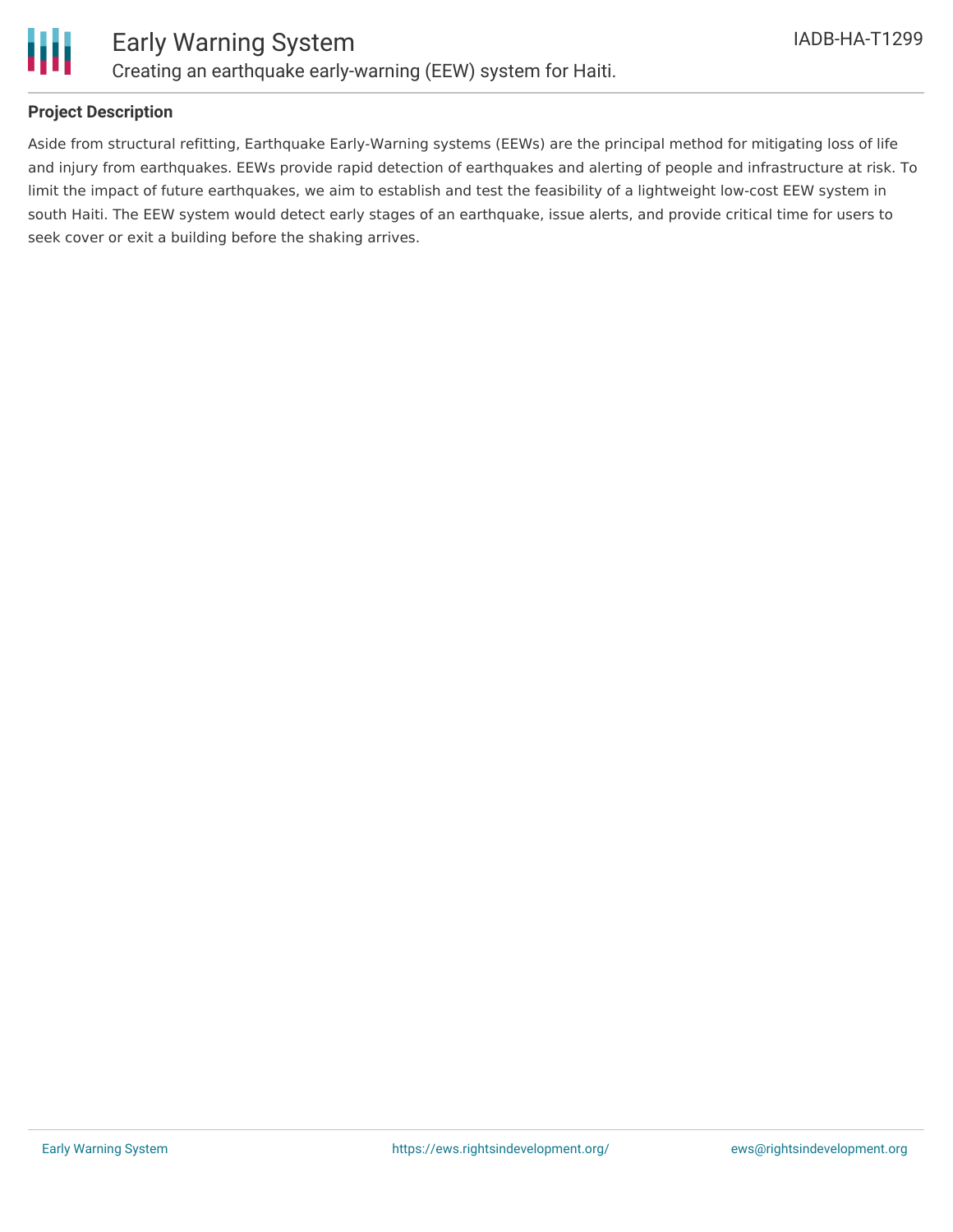

#### **Investment Description**

• Inter-American Development Bank (IADB)

The country's counterpart amount to US\$0.046 mi.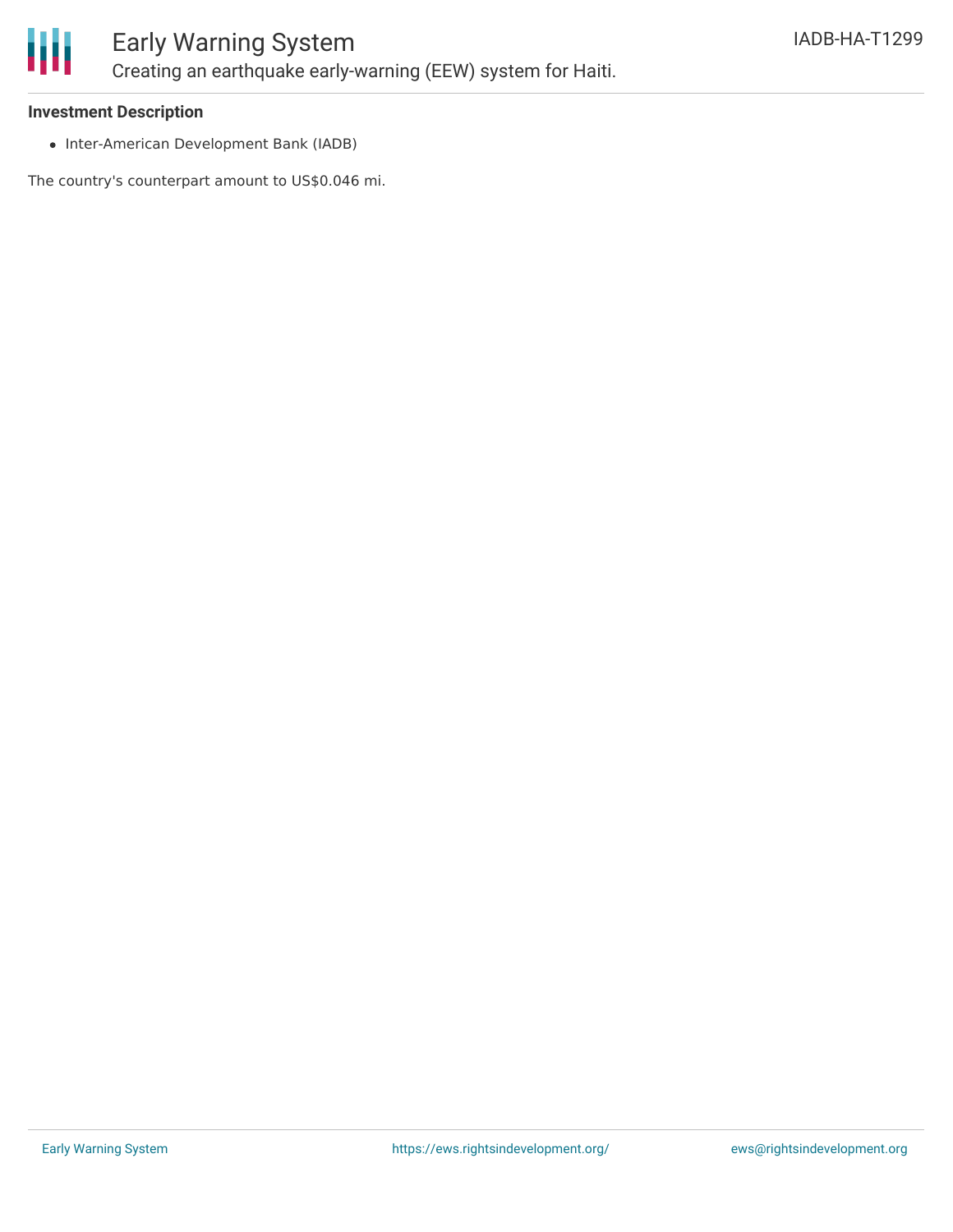# **Contact Information**

## ACCOUNTABILITY MECHANISM OF IADB

The Independent Consultation and Investigation Mechanism (MICI) is the independent complaint mechanism and fact-finding body for people who have been or are likely to be adversely affected by an Inter-American Development Bank (IDB) or Inter-American Investment Corporation (IIC)-funded project. If you submit a complaint to MICI, they may assist you in addressing the problems you raised through a dispute-resolution process with those implementing the project and/or through an investigation to assess whether the IDB or IIC is following its own policies for preventing or mitigating harm to people or the environment. You can submit a complaint by sending an email to MICI@iadb.org. You can learn more about the MICI and how to file a complaint at http://www.iadb.org/en/mici/mici,1752.html (in English) or http://www.iadb.org/es/mici/mici,1752.html (Spanish).